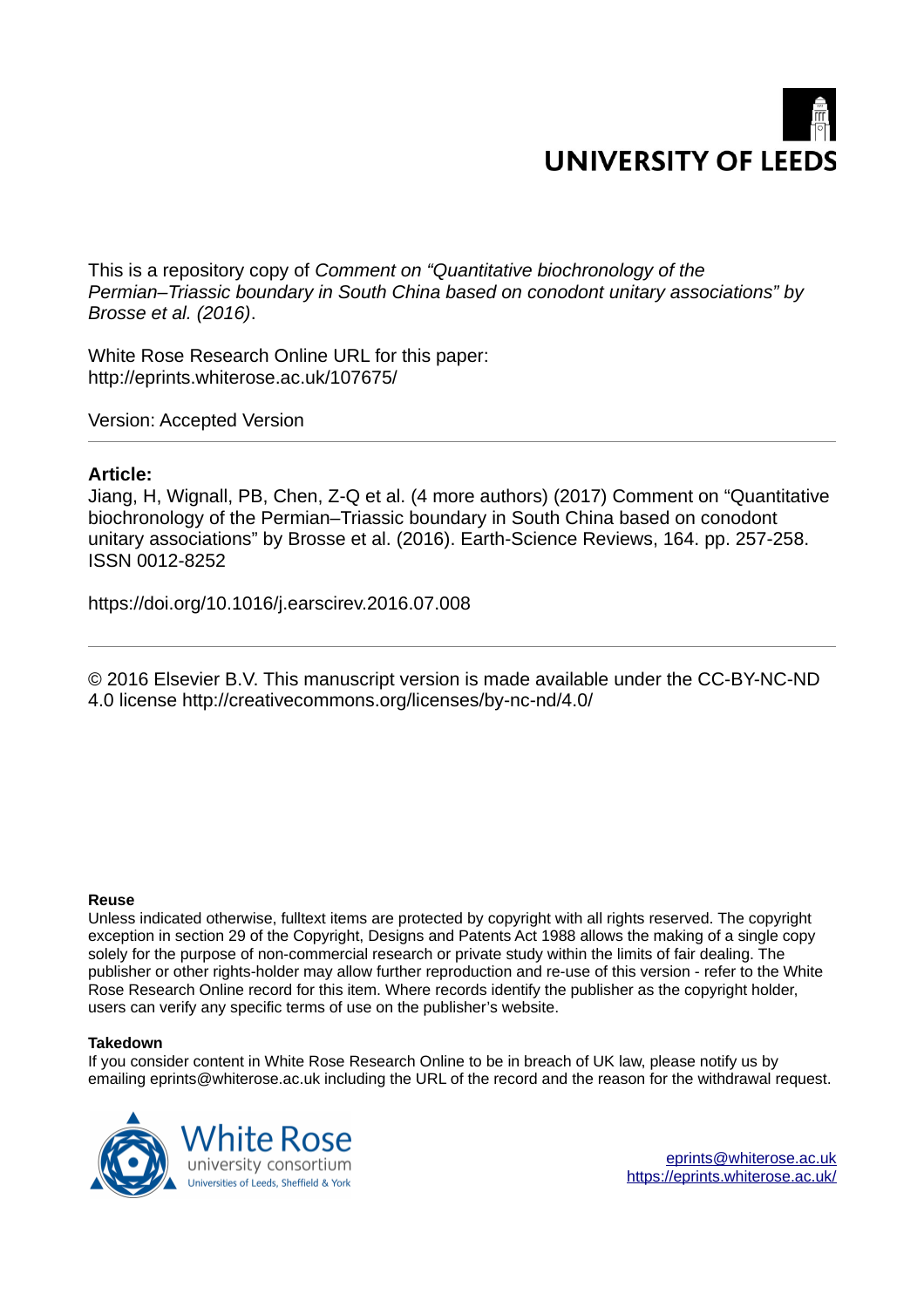#### 

Comment on "Quantitative biochronology of the Permian–Triassic boundary in South China based on conodont unitary associations" by Brosse et al. (2016)

Haishui Jiang, Paul B. Wignall, Zhong-Qiang Chen, Shucheng Xie, Xulong Lai, Haijun Song, Lina Wang

| PII:       | S0012-8252(16)30183-0               |
|------------|-------------------------------------|
| DOI:       | doi:10.1016/j.earscirev.2016.07.008 |
| Reference: | <b>EARTH 2290</b>                   |

To appear in: *Earth Science Reviews*

Received date: 6 May 2016 Revised date: 16 July 2016 Accepted date: 21 July 2016



Please cite this article as: Jiang, Haishui, Wignall, Paul B., Chen, Zhong-Qiang, Xie, Shucheng, Lai, Xulong, Song, Haijun, Wang, Lina, Comment on "Quantitative biochronology of the Permian–Triassic boundary in South China based on conodont unitary associations" by Brosse et al. (2016), *Earth Science Reviews* (2016), doi[:10.1016/j.earscirev.2016.07.008](http://dx.doi.org/10.1016/j.earscirev.2016.07.008)

This is a PDF file of an unedited manuscript that has been accepted for publication. As a service to our customers we are providing this early version of the manuscript. The manuscript will undergo copyediting, typesetting, and review of the resulting proof before it is published in its final form. Please note that during the production process errors may be discovered which could affect the content, and all legal disclaimers that apply to the journal pertain.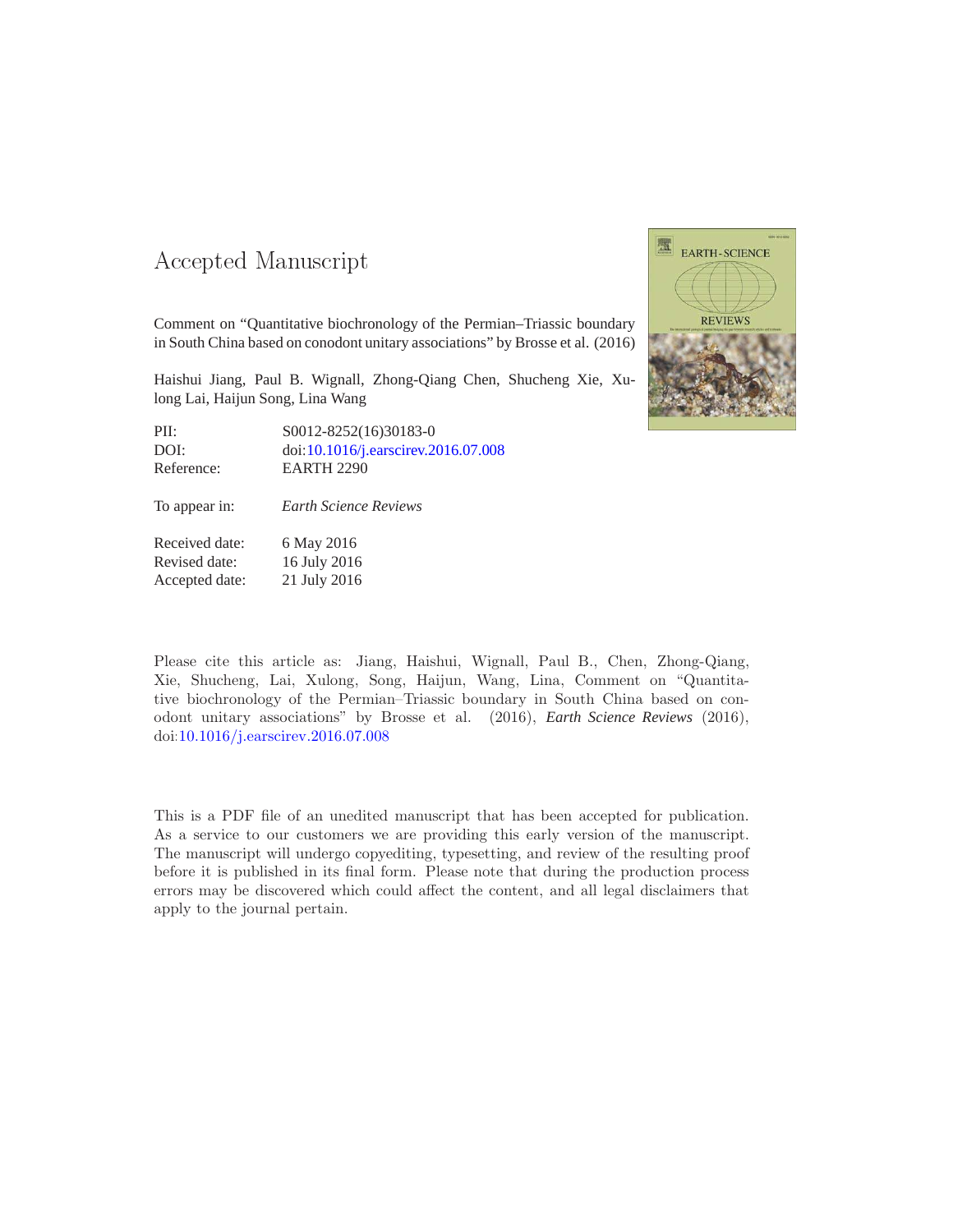**Comment on "Quantitative biochronology of the Permian–Triassic boundary in South China based on conodont unitary associations" by Brosse et al. (2016)** 

Haishui Jiang<sup>a,b,</sup> \*, Paul B. Wignall<sup>c</sup>, Zhong-Qiang, Chen<sup>a</sup>, Shucheng Xie<sup>a,b</sup>, Xulong Lai<sup>a,b</sup>, Haijun Song<sup>a,b</sup>, Lina Wang<sup>a,b</sup>

<sup>a</sup> State Key Laboratory of Biogeology and Environment Geology, China University of Geosciences, Wuhan 430074, China.

<sup>b</sup> School of Earth Sciences, China University of Geosciences, Wuhan, 430074, China.

c School of Earth and Environment, University of Leeds, Leeds LS2 9JT, UK.

\*Corresponding author (H. Jiang); E-mail: jiangliuis@163.com

et al. (2016)<br>
Jiang<sup>a,h, \*</sup>, Paul B. Wignall<sup>e</sup>, Zhong-Qiang, Chen<sup>a</sup>, Shucheng Xi<br>
aijun Song<sup>a,b</sup>, Lina Wang<sup>a,b</sup><br>
digition Song<sup>a,b</sup>, Lina Wang<sup>a,b</sup><br>
digition Song<sup>a,b</sup>, Lina Wang<sup>a,b</sup><br>
ey Laboratory of Biogeology and **Abstract:** Recently, Brosse et al. (2016) have proposed the use of conodont Unitary Associations Zones (UAZs) to substantially modify the biostratigraphy of the Permian–Triassic transition and to redefine the Permian–Triassic boundary (PTB). However, in our opinion, the UAZ analysis presented by Brosse et al. (2016) is based on unreliable taxonomic data sets with unjustified taxonomic re-assessments. No evidence shows that the UAZ approach improves the biozone biostratigraphy currently used to date the PTB.

**Keywords:** Permian–Triassic boundary; Unitary Associations; conodonts; South China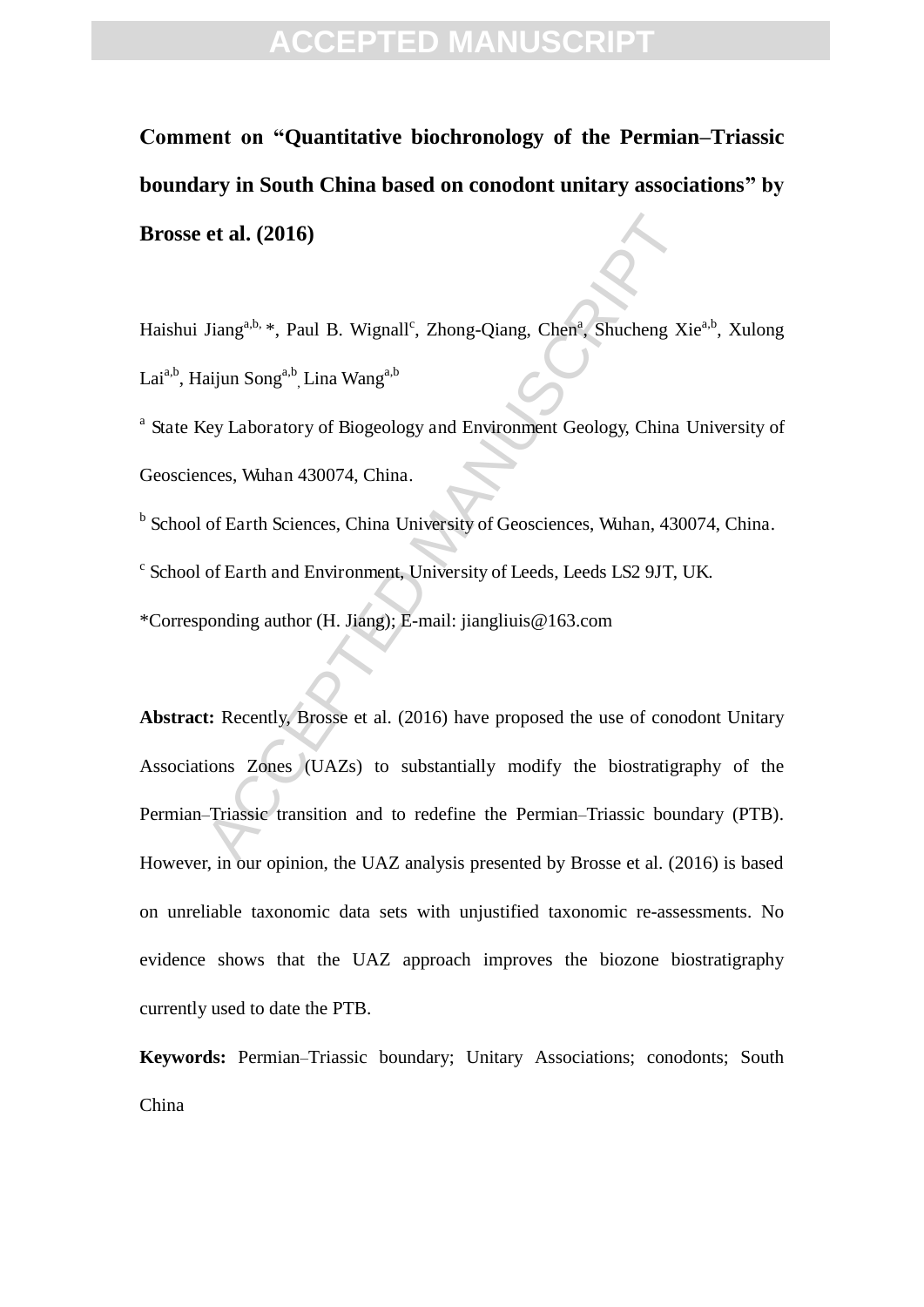-Triassic transition and to redefine the chosen level of the Perm<br>y (PTB), because of a perceived weakness of conventional intate that these zones have diachronous boundaries caused  $l$ <br>tecs (FOs) of conodont species bein Brosse, Bucher and Goudemand (2016) have proposed the use of conodont Unitary Associations Zones (UAZs) to substantially modify the biostratigraphy of the Permian–Triassic transition and to redefine the chosen level of the Permian–Triassic boundary (PTB), because of a perceived weakness of conventional interval zones. They state that these zones have diachronous boundaries caused by the first occurrences (FOs) of conodont species being subject to 'local ecological conditions, sampling effort and selective preservation'. However, conodont distributions also define the UAZs, and the latter therefore suffer from the same problems. As re-introduced in Guex et al. (2015), the Unitary Association Method mainly provides biochronological time scales of discrete UAZs defined by characteristic species. Strata lacking these characteristic species cannot be assigned to any zones but are, instead, termed "intervals of separation", which vary greatly in duration amongst sections.

The UAZ approach provides a much lower-resolution biostratigraphy than the existing conodont zones that are defined by the first appearance datum (FAD) of zonal species. For example, Brosse et al. (2016) established six UAZs over the Permian−Triassic transition. Among them, five UAZs were recognized from the Meishan section, South China. In contrast, seven conodont zones have been established from the same stratal interval of the same section by means of conventional biostratigraphical approaches (Jiang et al., 2007; Zhang et al., 2009; Jiang et al., 2011; Chen et al., 2015). Moreover, an even worse scenario appears in another well-studied PTB section in Shangsi, northern Sichuan Province, South China.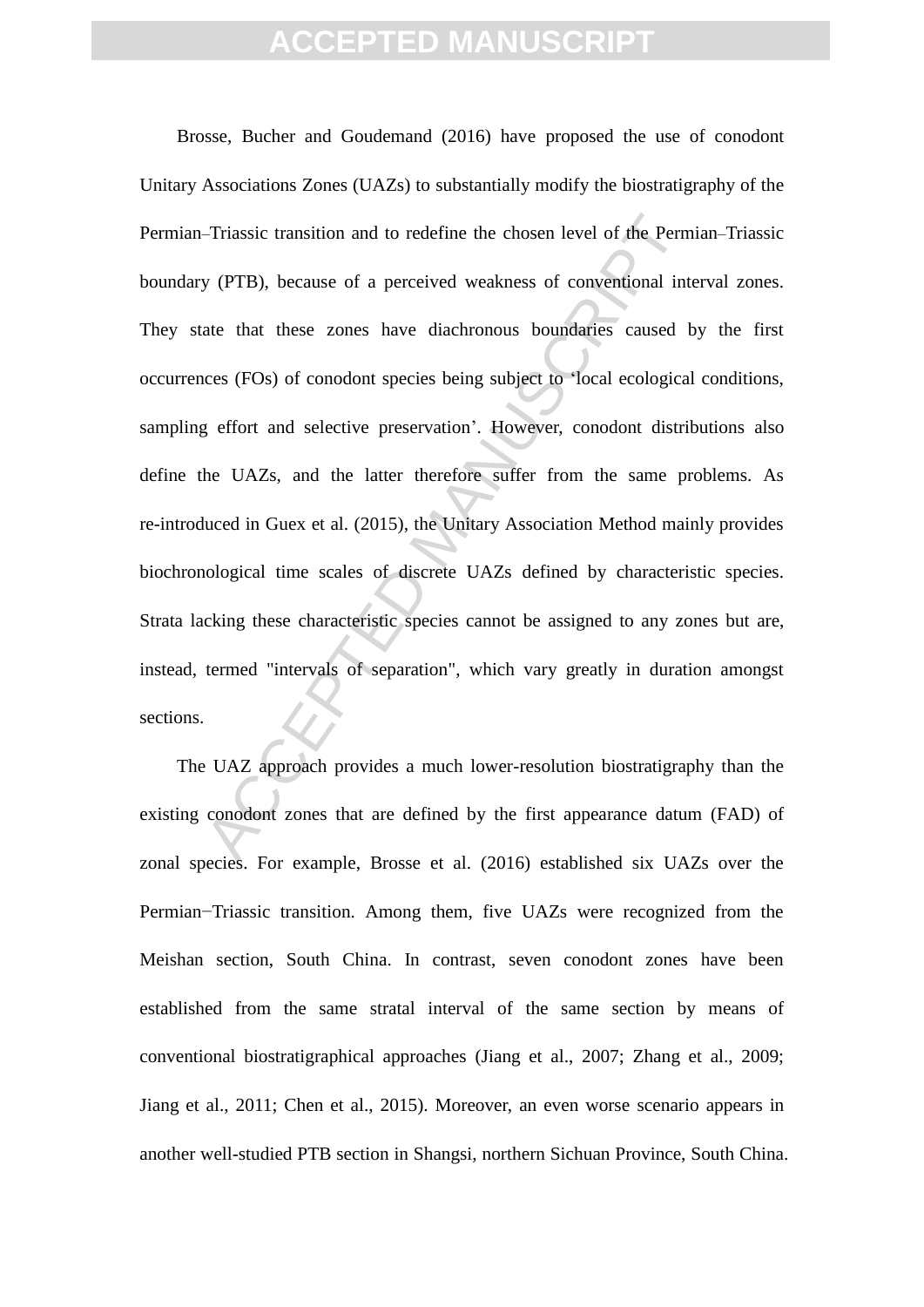solution correlation scheme and leaves many strata undated. Here of the UAZs, according to Brosse et al. (2016), is the ey". However, the so-called improvement is not due to the UAZ m ubstantial taxonomic re-assessment of Therein, three UAZs are established by Brosse et al. (2016) in an interval with six conodont interval zones (Jiang et al., 2011). Thus, the UAZ approach generates a lower-resolution correlation scheme and leaves many strata undated. However, the key feature of the UAZs, according to Brosse et al. (2016), is their improved "accuracy". However, the so-called improvement is not due to the UAZ method itself, but to substantial taxonomic re-assessment of published conodont occurrences by Brosse et al. (2016). We interpret the discrepancy between the newly proposed UAZ correlations (Brosse et al., 2016) and current biozones to be due to the failure to use the most recent published conodont ranges from some key Chinese sections (i.e., Jiang et al., 2011; Chen et al., 2015).

To establish conodont UAZs, Brosse et al. (2016) studied six PTB sites, namely Meishan, Shangsi, Yangou, Dawen, Dajiang, and Wuzhuan, in South China with well-established conodont records. Surprisingly, stratigraphical ranges of some key conodont elements/zones in the Meishan, Dawen, and Bianyang sections were incorrectly placed when Brosse et al. (2016) undertook their UAZ analysis. In Meishan, these authors placed the base of the Hindeodus changxingensis Zone at the base of Bed 27 and the base of the Isarcicella staeschi Zone at the base of Bed 27d, but these have been placed at the bases of Bed 26 and Bed 28, respectively in the latest literatures (see Zhang et al. 2009; Jiang et al. 2011). The Dawen biostratigraphy uses the findings of Chen et al. (2009), but these authors failed to note the earliest studies of Liu et al. (2007), which has a significant impact on the chosen zonal boundaries (see discussion in Jiang et al., 2014). Jiang et al. (2015) also provided an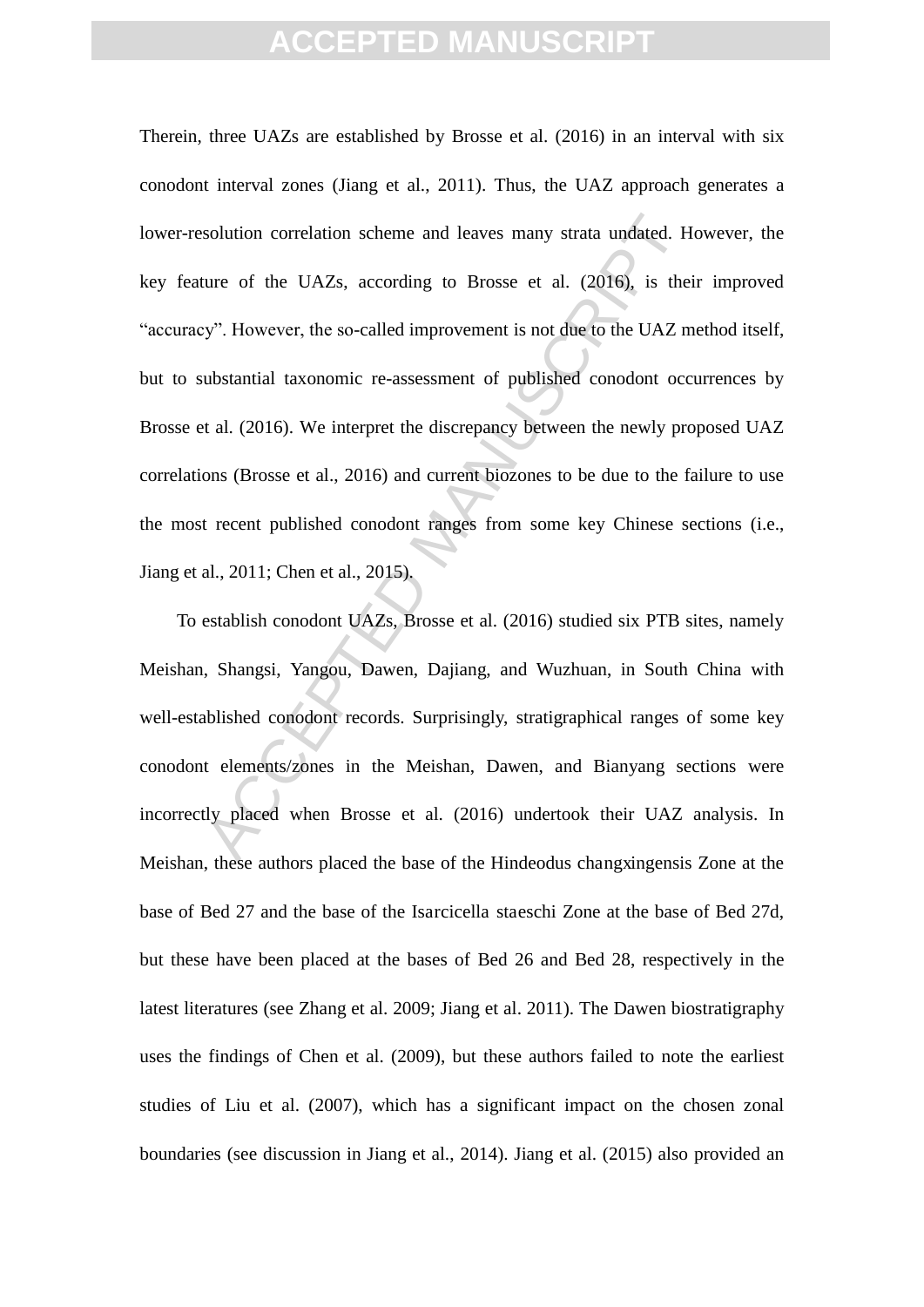updated conodont ranges for the Permian–Triassic transition from the neighboring Bianyang section, ~13 km from Dawen. These updated conodont range data were not cited in Brosse et al.'s (2016) analysis.

Brosse et al.'s (2016) analysis.<br>
Wuzhuan section records a microbialite succession across the I<br>
D15) found Hindeodus parvus in the upper part of the microbialid<br>
d that the first occurrence of H. parvus in Wuzhuan is lat The Wuzhuan section records a microbialite succession across the PTB. Brosse et al. (2015) found Hindeodus parvus in the upper part of the microbialite, and thus suggested that the first occurrence of H. parvus in Wuzhuan is later than that in the GSSP Meishan. H. parvus is also know form the upper part of the PTB microbialite beds in other sections (i.e., Wuzhuan), but it has also been detected in association with Clarkina changxingensis and other Permian species from the base of the microbialite deposits in other sections [i.e., Dawen (Liu et al., 2007), Dajiang (Jiang et al., 2014), and Cili (Wang et al., 2016)]. This is likely because the Permian conodonts have been concentrated as insoluble residues at karstification surfaces seen at the base of some microbialite beds and subsequently co-samled with Triassic conodonts (Chen et al., 2009; Jiang et al., 2014). Such effects, and the rarity of conodonts in microbialite facies, suggests caution must be exercised when assessing conodont ranges in microbialite beds.

Brosse et al. (2016) changed the identification of many conodont species reported from South China in earlier publications without discussions. Thus, the authors downgraded the status of many species to "indeterminate" but failed to explain the reasoning for the revisions. Furthermore, Brosse et al. (2016) also illustrated holotypes of several key PTB conodont species. Of these, the illustrated specimen of Isarcicella lobata is not the true holotype proposed by Perri and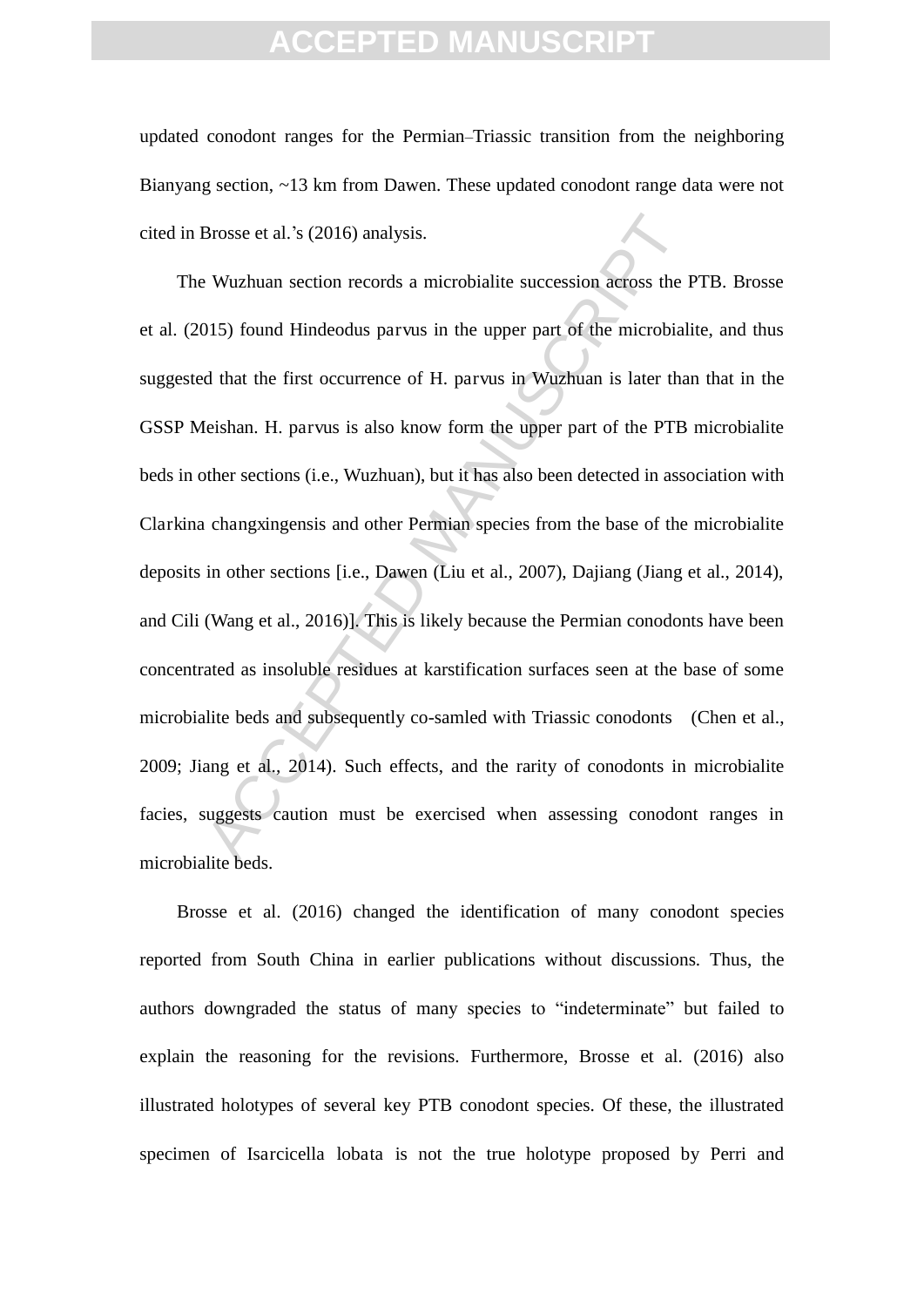Farabegoli (2003, plate 3, figures 21–23). This misallocation of holotypes and lack of explanation of some taxonomic data brings into question the reliability of their UAZ analysis.

most important advantage of the UAZ study, as suggested by l<br>is to improve the stratigraphical correlation and define precisely<br>shan GSSP. These authors therefore placed the PTB 'within the<br>no hracketed by UAZ<sub>2</sub> and UAZ<sub></sub> The most important advantage of the UAZ study, as suggested by Brosse et al. (2016), is to improve the stratigraphical correlation and define precisely the PTB at the Meishan GSSP. These authors therefore placed the PTB 'within the interval of separation bracketed by  $UAZ_2$  and  $UAZ_3$ . However,  $UAZ_3$  was only identified at the Meishan section, and was not located in the other five sections studied by Brosse et al. (2016). In fact,  $UAZ_2$  is only defined in the Dawen and Meishan sections (see fig. 10) in Brosse et al., 2016). This means that the PTB cannot be determined by UAZs in five of the six studied sections. Even in Meishan, the PTB could not be located precisely, but was placed at some uncertain levels within Bed 26. As a result, the PTB cannot be precisely located using the UAZ approach. It is also worth noting that Brosse et al. (2016) incorrectly placed the boundary between the Changxing and Yinkeng formations at the contact between Bed 26 and Bed 27. Instead, the boundary of these two formations has been traditionally located at the contact between Bed 24 and Bed 25 (Yin et al., 2001).

 Brosse et al. (2016) argued that the FOs of some conodont species may contradict one another in various sections, especially the FOs of H. parvus and H. praeparvus, and concluded that there were contradictory correlations by interval zones, which usually heavily rely on the sampling effort. In fact, the FOs and ranges of conodont species used in the UAZ analysis suffer the same bias, such as, conodont range data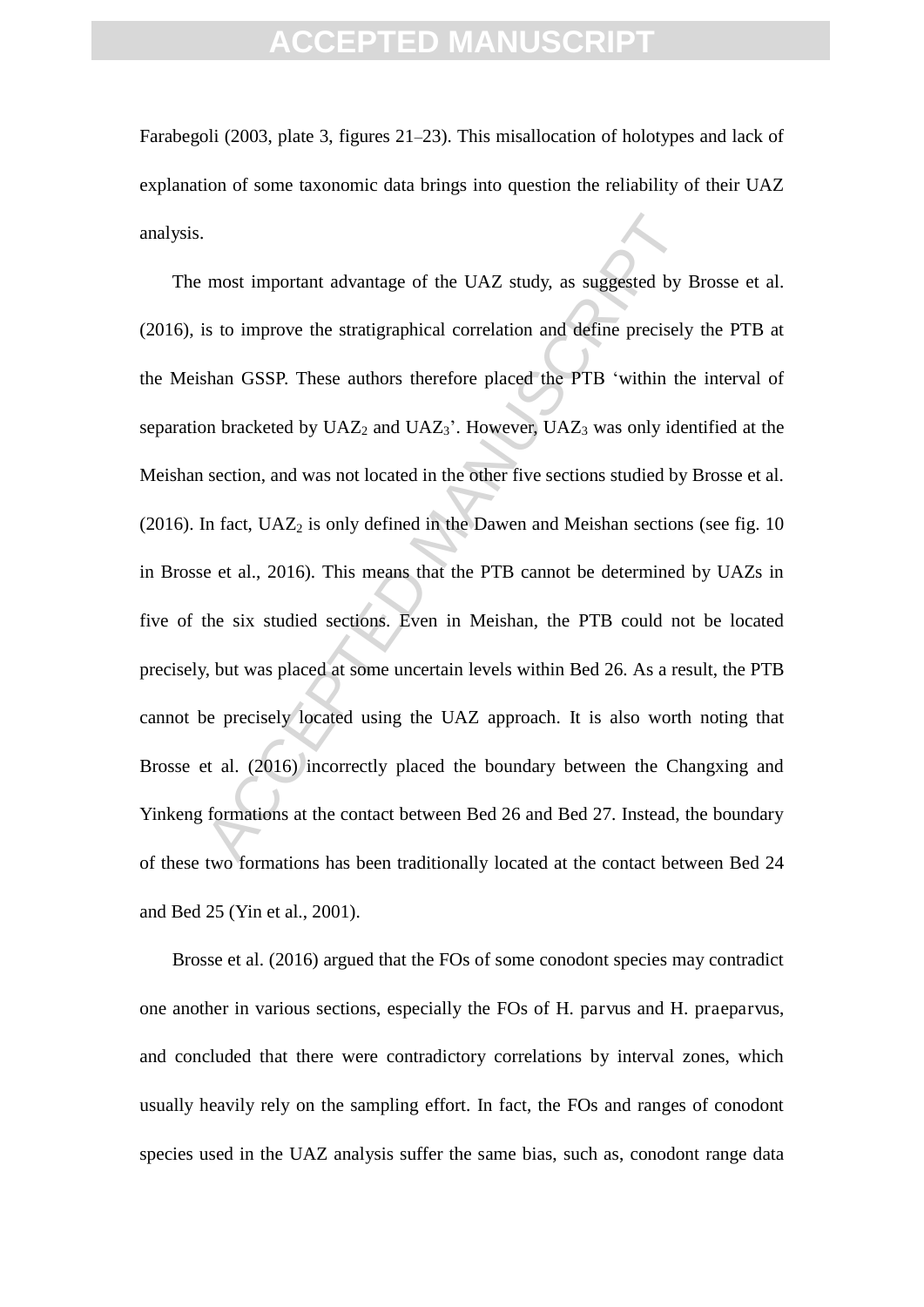ndicates that they are within the range or biozone of H. parvus. I<br>
If H. parvus may be diachronous in various sections if the samplin<br>
cient. Obviously, this is not the case for the PTB sections in Sou<br>
ne FO of H. parvus from the Wuzhuan section used by Brosse et al. (2015) discussed above. Henderson (2006) differentiated the FO and the FAD, and pointed out that the FO of H. parvus merely indicates that they are within the range or biozone of H. parvus. It is true that the FO of H. parvus may be diachronous in various sections if the sampling effort was not sufficient. Obviously, this is not the case for the PTB sections in South China, in which the FO of H. parvus is likely synchronous (i.e., Jiang et al., 2015, fig. 3) because most of the PTB sections have been densely sampled and studied in the past decades. In contrast, the mass extinction losses are more complicated because clades died out diachronously in different habitats (Song et al., 2013).

In summary, the effort by Brosse et al. (2016) to improve the biochronostratigraphical subdivision and correlation is encouraged, but currently the UAZ approach does not provide an improvement on the use of conventional interval zones in the PTB interval. Instead, the UAZ analysis presented by Brosse et al. (2016) is based on unreliable taxonomic data sets with unjustified taxonomic re-assessments. **Acknowledgements**

We thank Editor A. Strasser for his professional editorial work. We are very grateful to Hongfu Yin, Jinnan Tong and Yongbiao Wang for their suggestions and discussion.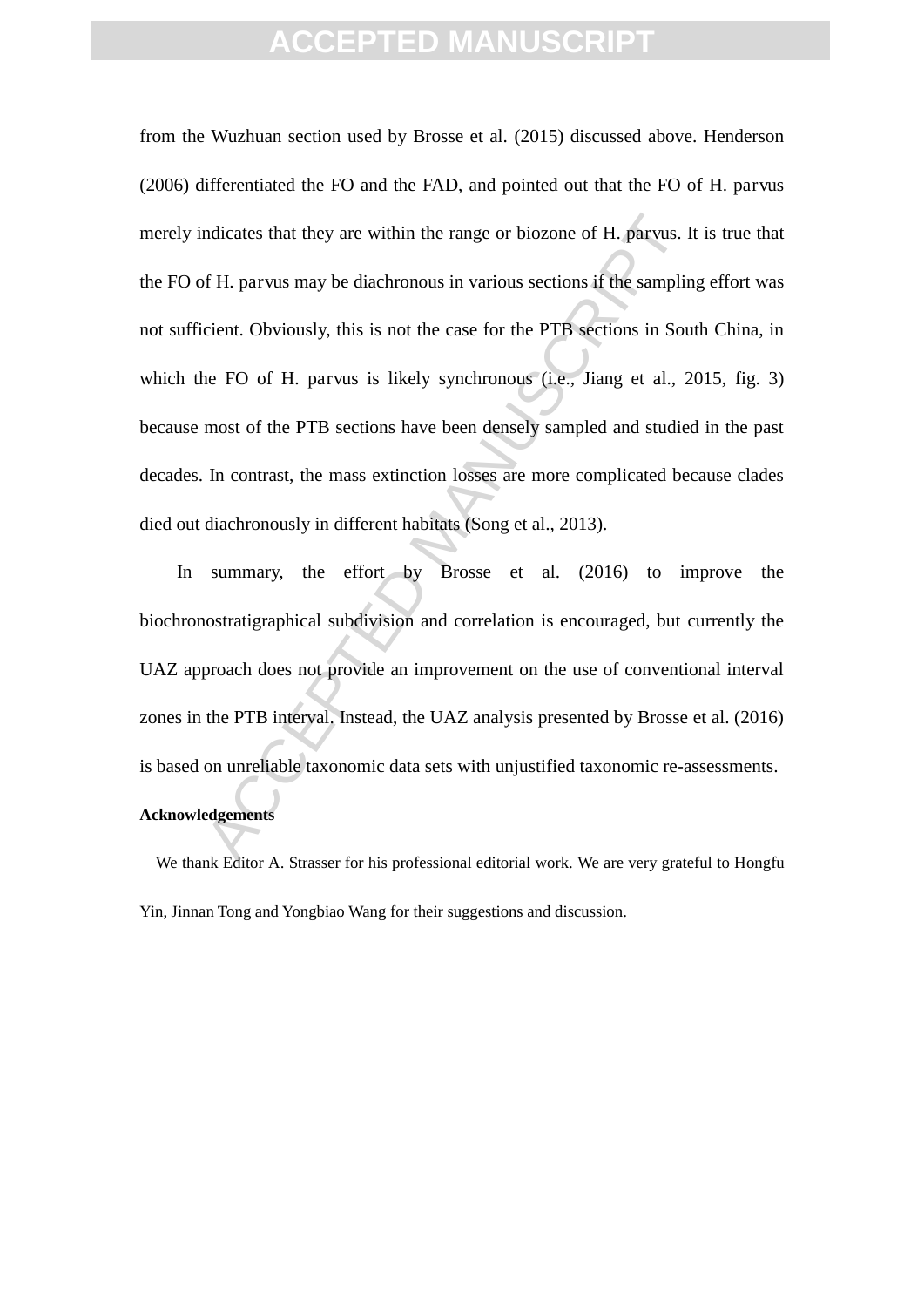#### **References**

- Brosse, M., Bucher, H., Goudemand, N., 2016. Quantitative biochronology of the Permian–Triassic boundary in South China based on conodont Unitary Associations. Earth-Sci. Rev. 155, 153–171.
- Brosse, M., Bucher, H., Bagherpour, B., Baud, A., Frisk, Å. M., Guodun, K., Goudemand, N., 2015. Conodonts from the Early Triassic microbialite of Guangxi (South China): implications for the definition of the base of the Triassic System. Palaeontology 58, 563–584.
- Chen, J., Beatty, T.W., Henderson, C.M., Rowe, H., 2009. Conodont biostratigraphy across the Permian–Triassic boundary at the Dawen section, Great Bank of Guizhou, Guizhou Province, South China: implications for the Late Permian extinction and correlation with Meishan. J. Asian Earth Sci. 36, 442–458.
- nian–Triassic boundary in South China based on conodont Unitary<br>
16-Sci. Rev. 155, 153–171.<br>
1., Bucher, H., Bagherpour, B., Baud, A., Frisk, Â. M., Guodun, K., Go.<br>
5. Conodonts from the Early Triassic microbialite of Gua Chen, Z.Q, Yang, H., Luo, M., Benton, M.J., Kaiho, H., Zhao, L.S., Huang, Y.G., Zhang, K.X., Fang, Y.H., Jiang, H.S., Qiu, H., Li, Y., Tu, C.Y., Shi, L., Zhang, L., Feng, X.Q., Chen, L., 2015. Complete biotic and sedimentary records of the Permian–Triassic transition from Meishan section, South China: Ecologically assessing mass extinction and its aftermath. Earth-Sci. Rev. 149, 63–103
- Guex, J., Galster, F., Hammer, Ø., 2015. Discrete Biochronological Time Scales. 160 pp., Springer.

Henderson, C.M., 2006. Beware of your FO and beware of FAD. Permophiles 47, 8–9.

Jiang, H.S., Lai, X.L., Luo, G.M., Aldridge, R., Zhang, K.X., Wignall, P.B., 2007. Restudy of conodont zonation and evolution across the P/T boundary at Meishan section, Changxing, Zhejiang, China. Global Planet. Change 55, 39–55.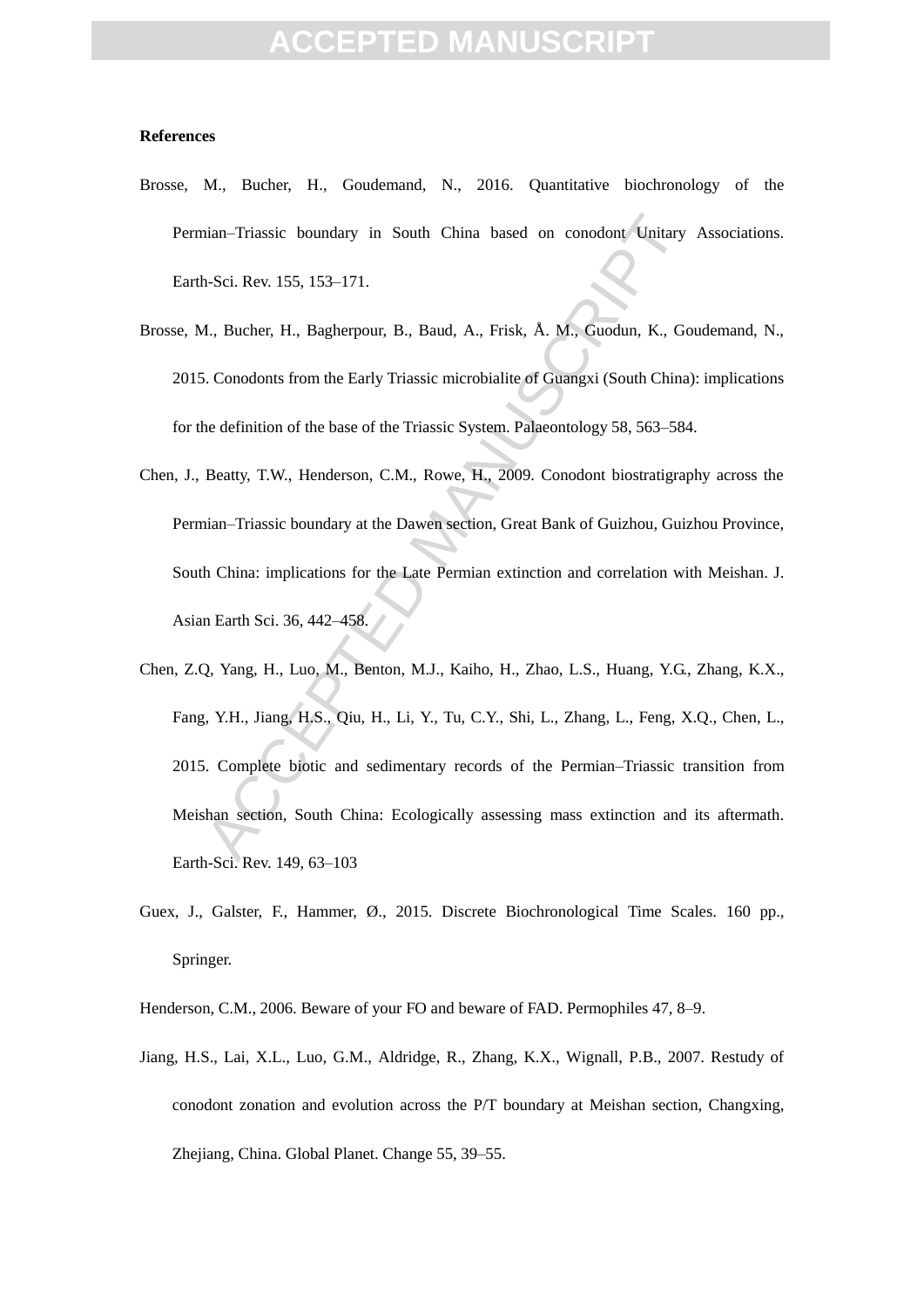- Jiang, H., Lai, X., Yan, C., Aldridge, R. J., Wignall, P., Sun, Y., 2011. Revised conodont zonation and conodont evolution across the Permian–Triassic boundary at the Shangsi section, Guangyuan, Sichuan, South China. Global Planet. Change 77, 103–115.
- Jiang, H., Lai, X., Sun, Y., Wignall, P.B., Liu, J., Yan, C., 2014. Permian–Triassic conodonts from Dajiang (Guizhou, South China) and their implication for the age of microbialite deposition in the aftermath of the End-Permian mass extinction. J. Earth Sci. 25, 413–430.
- ngyuan, Sichuan, South China. Global Planet. Change 77, 103–115.<br>
Lai, X., Sun, Y., Wignall, P.B., Liu, J., Yan, C., 2014. Permian–Triassic ecang (Guizhou, South China) and their implication for the age of microbial<br>
e aft Jiang, H.S., Joachimski, M.M, Wignall, P.B, Zhang, M.H, Lai, X.L, 2015. A delayed end-Permian extinction in deepwater locations and its relationship to temperature trends (Bianyang, Guizhou Province, South China). Palaeogeogr. Palaeoclimat. Palaeoecol. 440, 690–695.
- Liu, J.B., Ezaki, Y., Yang, S.R., Wang, H.F., Adachi, N., 2007. Age and sedimentology of microbialites after the end-Permian mass extinction in Luodian, Guizhou Province. J. Palaeogeogr. 9, 473–486 (in Chinese with English abstract).
- Perri, M.C., Farabegoli, E., 2003. Conodonts across the Permian–Triassic boundary in the Southern Alps. Courier Forschung Institute of Senckenberg 245, 281–313.
- Song, H., Wignall, P. B., Tong, J., Yin, H., 2013. Two pulses of extinction during the Permian–Triassic crisis. Nat. Geosci. 6, 52–56.
- Sun, D., Tong, J., Xiong, Y., Tian, L., Yin, H., 2012. Conodont biostratigraphy and evolution across Permian–Triassic boundary at Yangou section, Leping, Jiangxi Province, South China. J. Earth Sci. 23, 311–325.
- Wang, L.N., Wignall, P.B., Wang, Y.B., Jiang, H.S., Sun, Y.D., Li, G.S., Yuan, J.L., Lai, X.L., 2016. Depositional conditions and revised age of the Permo–Triassic microbialites at Gaohua section, Cili County (Hunan Province, South China), in press, doi: